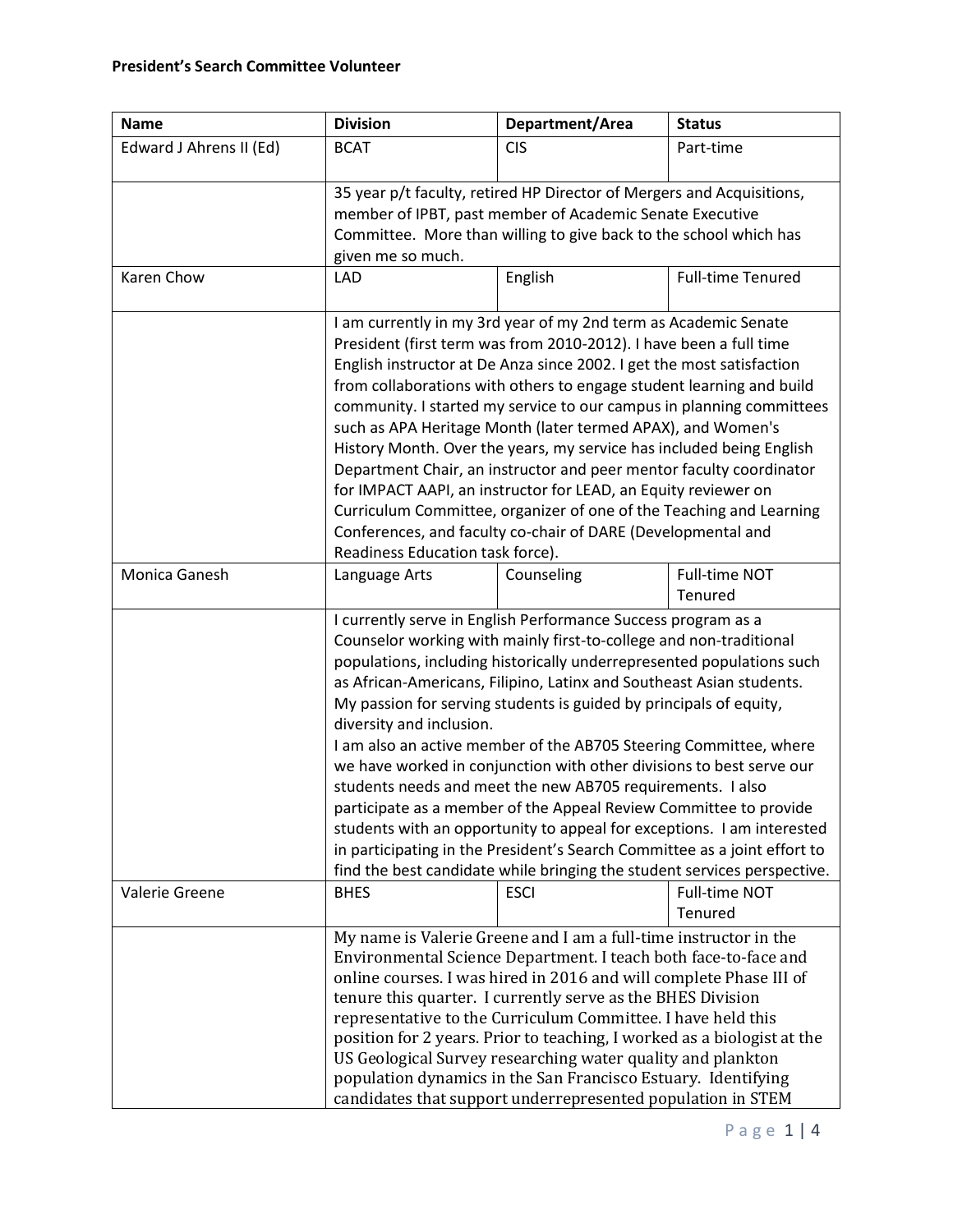|                         | subjects will important. I am looking forward to hear what they                                                                                                                                                                                         |                                                                         |                          |  |  |
|-------------------------|---------------------------------------------------------------------------------------------------------------------------------------------------------------------------------------------------------------------------------------------------------|-------------------------------------------------------------------------|--------------------------|--|--|
|                         | have accomplished and what ideas they can bring to De Anza. In                                                                                                                                                                                          |                                                                         |                          |  |  |
|                         | addition to face-to-face courses, I also teach online courses. It will                                                                                                                                                                                  |                                                                         |                          |  |  |
|                         | be important for the committee to identify candidates who embrace<br>and support new technologies and modalities of teaching that will                                                                                                                  |                                                                         |                          |  |  |
|                         |                                                                                                                                                                                                                                                         |                                                                         |                          |  |  |
|                         | increase college enrollment and student success.                                                                                                                                                                                                        |                                                                         |                          |  |  |
| Melinda Hughes          | <b>Student Development</b>                                                                                                                                                                                                                              | <b>EOPS</b>                                                             | <b>Full-time Tenured</b> |  |  |
|                         |                                                                                                                                                                                                                                                         |                                                                         |                          |  |  |
|                         | I have served on numerous hiring committees as well as chaired tenure<br>committee. Currently serving on the Faculty Association Executive<br>Council Committee. In addition, I am currently the President of the<br>Black Faculty , Staff Association. |                                                                         |                          |  |  |
|                         |                                                                                                                                                                                                                                                         |                                                                         |                          |  |  |
|                         |                                                                                                                                                                                                                                                         |                                                                         |                          |  |  |
|                         |                                                                                                                                                                                                                                                         |                                                                         |                          |  |  |
| Cynthia Kaufman         | Equity and                                                                                                                                                                                                                                              | <b>VIDA</b>                                                             | <b>Full-time Tenured</b> |  |  |
|                         | Engagement                                                                                                                                                                                                                                              |                                                                         |                          |  |  |
|                         |                                                                                                                                                                                                                                                         | I would like to be on the hiring committee for the college president    |                          |  |  |
|                         |                                                                                                                                                                                                                                                         | because I have a strong commitment to equity, I am willing to speak up  |                          |  |  |
|                         |                                                                                                                                                                                                                                                         |                                                                         |                          |  |  |
|                         |                                                                                                                                                                                                                                                         | and say difficult things when necessary, and I have a deep sense of the |                          |  |  |
|                         |                                                                                                                                                                                                                                                         | explicit and implicit politics of the campus. I have worked effectively |                          |  |  |
|                         | with many of the people who will be on the committee. I can be blunt<br>when needed, but I also am good at being strategic and focused on<br>how best to be effective. I have been at De Anza for 28 years. In all of                                   |                                                                         |                          |  |  |
|                         |                                                                                                                                                                                                                                                         |                                                                         |                          |  |  |
|                         |                                                                                                                                                                                                                                                         |                                                                         |                          |  |  |
|                         |                                                                                                                                                                                                                                                         | that time I have worked hard for fair and inclusive campus. I have      |                          |  |  |
|                         |                                                                                                                                                                                                                                                         | served on many hiring committees, including several high level ones. I  |                          |  |  |
|                         | want to be a strong voice for an open and fair process that will hire a                                                                                                                                                                                 |                                                                         |                          |  |  |
|                         | president who is respectful and has a collaborative approach to                                                                                                                                                                                         |                                                                         |                          |  |  |
|                         | leadership.                                                                                                                                                                                                                                             |                                                                         |                          |  |  |
| Sarah Lisha             | Language Arts                                                                                                                                                                                                                                           | English                                                                 | <b>Full-time Tenured</b> |  |  |
|                         |                                                                                                                                                                                                                                                         |                                                                         |                          |  |  |
|                         |                                                                                                                                                                                                                                                         | I love De Anza College, so I am thrilled to apply for the President's   |                          |  |  |
|                         |                                                                                                                                                                                                                                                         | Search Committee. Since I was a wee child tagging along with my dad     |                          |  |  |
|                         |                                                                                                                                                                                                                                                         | to work at De Anza, I have dreamed of working here. My commitment       |                          |  |  |
|                         |                                                                                                                                                                                                                                                         | to the campus grew when I came here as a student, and only increased    |                          |  |  |
|                         |                                                                                                                                                                                                                                                         | when I achieved my dream of becoming an instructor here. Since then,    |                          |  |  |
|                         |                                                                                                                                                                                                                                                         | I have worked with faculty and staff on Curriculum, LinC, IMPACT/AAPI,  |                          |  |  |
|                         |                                                                                                                                                                                                                                                         | Jumpstart, DARE, and Title 3 to name a few. As for many of you, De      |                          |  |  |
|                         |                                                                                                                                                                                                                                                         | Anza is home to me. My unique perspective as a former student and       |                          |  |  |
|                         |                                                                                                                                                                                                                                                         | instructor has given me deep insight, appreciation, and dedication to   |                          |  |  |
|                         | the campus. If chosen for this committee, I look forward to helping De                                                                                                                                                                                  |                                                                         |                          |  |  |
|                         | Anza maintain its bright future.                                                                                                                                                                                                                        |                                                                         |                          |  |  |
| <b>Richard Lopez</b>    | <b>PSME</b>                                                                                                                                                                                                                                             | Math                                                                    | <b>Full-time Tenured</b> |  |  |
|                         |                                                                                                                                                                                                                                                         |                                                                         |                          |  |  |
|                         |                                                                                                                                                                                                                                                         | Instructor at De Anza for over 21 years. Served on numerous faculty     |                          |  |  |
|                         |                                                                                                                                                                                                                                                         | and staff hiring committees. OE rep training within the last two years. |                          |  |  |
|                         | Worked for several years in special programs such as the MPS (Math                                                                                                                                                                                      |                                                                         |                          |  |  |
|                         |                                                                                                                                                                                                                                                         |                                                                         |                          |  |  |
| Roseanne Giannini Quinn | Performance Success) program.<br>Language Arts                                                                                                                                                                                                          | English                                                                 | <b>Full-time Tenured</b> |  |  |
|                         |                                                                                                                                                                                                                                                         |                                                                         |                          |  |  |
|                         |                                                                                                                                                                                                                                                         |                                                                         |                          |  |  |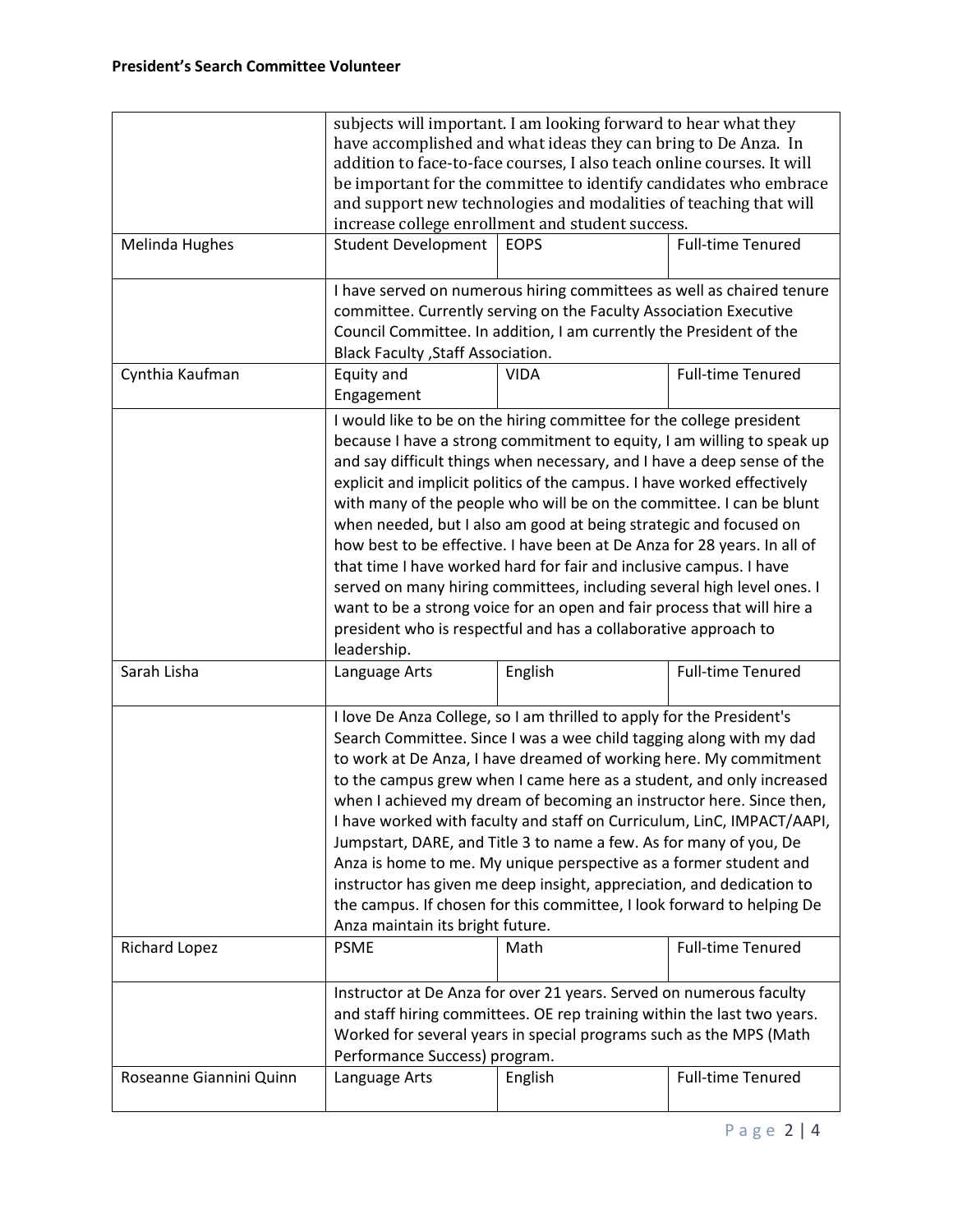|                      |                                                                                                           | I have a long history of working with our students that I have<br>cherished. I came to De Anza 31 years ago as a part-time instructor,<br>returning four different times, before becoming tenure-track in 2010.<br>Most recently, I served as English department chair during the<br>demanding time of implementing AB 705. From 2013-2018, I worked in<br>the Office of Equity as the Faculty Coordinator for Women, Safety, and<br>Inclusion. I grew up in a bi-lingual, working-class, immigrant Italian<br>household; I am the first in my family to go to college and the only                                                                                                                                                                                                                                                                                                                                     |                          |  |  |
|----------------------|-----------------------------------------------------------------------------------------------------------|-------------------------------------------------------------------------------------------------------------------------------------------------------------------------------------------------------------------------------------------------------------------------------------------------------------------------------------------------------------------------------------------------------------------------------------------------------------------------------------------------------------------------------------------------------------------------------------------------------------------------------------------------------------------------------------------------------------------------------------------------------------------------------------------------------------------------------------------------------------------------------------------------------------------------|--------------------------|--|--|
|                      |                                                                                                           | person with a Ph.D. I am also a member of our campus LGBTQQIA+<br>family. If selected, I would bring my personal identity experiences<br>along with the privilege of my decades of often working with our most<br>under-represented student populations to the forefront -- with an eye                                                                                                                                                                                                                                                                                                                                                                                                                                                                                                                                                                                                                                 |                          |  |  |
|                      |                                                                                                           |                                                                                                                                                                                                                                                                                                                                                                                                                                                                                                                                                                                                                                                                                                                                                                                                                                                                                                                         |                          |  |  |
|                      |                                                                                                           |                                                                                                                                                                                                                                                                                                                                                                                                                                                                                                                                                                                                                                                                                                                                                                                                                                                                                                                         |                          |  |  |
|                      |                                                                                                           | toward integrity, collaborative fair-mindedness, inclusive excellence,                                                                                                                                                                                                                                                                                                                                                                                                                                                                                                                                                                                                                                                                                                                                                                                                                                                  |                          |  |  |
|                      |                                                                                                           | equity praxis, and intersectional process.                                                                                                                                                                                                                                                                                                                                                                                                                                                                                                                                                                                                                                                                                                                                                                                                                                                                              |                          |  |  |
| <b>Tim Shively</b>   | Language Arts                                                                                             | English                                                                                                                                                                                                                                                                                                                                                                                                                                                                                                                                                                                                                                                                                                                                                                                                                                                                                                                 | <b>Full-time Tenured</b> |  |  |
|                      |                                                                                                           | As the President of the Faculty Association, I am perhaps in the best<br>position to represent the interests of faculty as they pertain to our                                                                                                                                                                                                                                                                                                                                                                                                                                                                                                                                                                                                                                                                                                                                                                          |                          |  |  |
|                      |                                                                                                           |                                                                                                                                                                                                                                                                                                                                                                                                                                                                                                                                                                                                                                                                                                                                                                                                                                                                                                                         |                          |  |  |
|                      | contract and working conditions generally, an important consideration<br>in choosing a college president. |                                                                                                                                                                                                                                                                                                                                                                                                                                                                                                                                                                                                                                                                                                                                                                                                                                                                                                                         |                          |  |  |
| Maristella Tapia     | <b>SSH</b>                                                                                                | Sociology                                                                                                                                                                                                                                                                                                                                                                                                                                                                                                                                                                                                                                                                                                                                                                                                                                                                                                               | <b>Full-time Tenured</b> |  |  |
|                      |                                                                                                           |                                                                                                                                                                                                                                                                                                                                                                                                                                                                                                                                                                                                                                                                                                                                                                                                                                                                                                                         |                          |  |  |
|                      |                                                                                                           | I am part of the largest division on campus, have been teaching full<br>time in the district for 15 years. I am the faculty coordinator for the<br>first-year experience and served as faculty coordinator of the basis<br>skills initiative (DARE) and also as sociology Dept chair.                                                                                                                                                                                                                                                                                                                                                                                                                                                                                                                                                                                                                                   |                          |  |  |
| <b>Ismael Tarikh</b> | <b>SSH</b>                                                                                                | <b>Political Science</b>                                                                                                                                                                                                                                                                                                                                                                                                                                                                                                                                                                                                                                                                                                                                                                                                                                                                                                | Part-time                |  |  |
|                      |                                                                                                           | Firstly, allow me to apologize for the brevity of this sincere appeal to<br>serve. Under my immediate circumstances this is the best I can do to<br>make the deadline. You all know some of my work from the Executive<br>Committee. I vow to be open minded, fair, and thorough.                                                                                                                                                                                                                                                                                                                                                                                                                                                                                                                                                                                                                                       |                          |  |  |
| Susan Thomas         | Social Science &<br>Humanities                                                                            | Psychology                                                                                                                                                                                                                                                                                                                                                                                                                                                                                                                                                                                                                                                                                                                                                                                                                                                                                                              | Part-time                |  |  |
|                      |                                                                                                           | I have served De Anza students as adjunct faculty in the Psychology<br>Department since January 2016. I have demonstrated my commitment<br>to students, to equity, and to the De Anza community through<br>continuous involvement, including Academic Senate Executive<br>Committee since 2018; Chancellor's Equity for Excellence Committee<br>since its inception; and Faculty Advisor to the DA Active Minds Club<br>(promoting student mental health and wellness). I have also<br>participated consistently in professional development, including<br>Teaching Men of Color in Community College; Promoting a Growth<br>Mindset; and multiple professional conferences to live my value of<br>consistent improvement. Finally, I am EO Representative trained. I<br>believe I could make future contributions to the DA campus by seeking<br>a President who is inclusive of all faculty, both PT and FT; actively |                          |  |  |